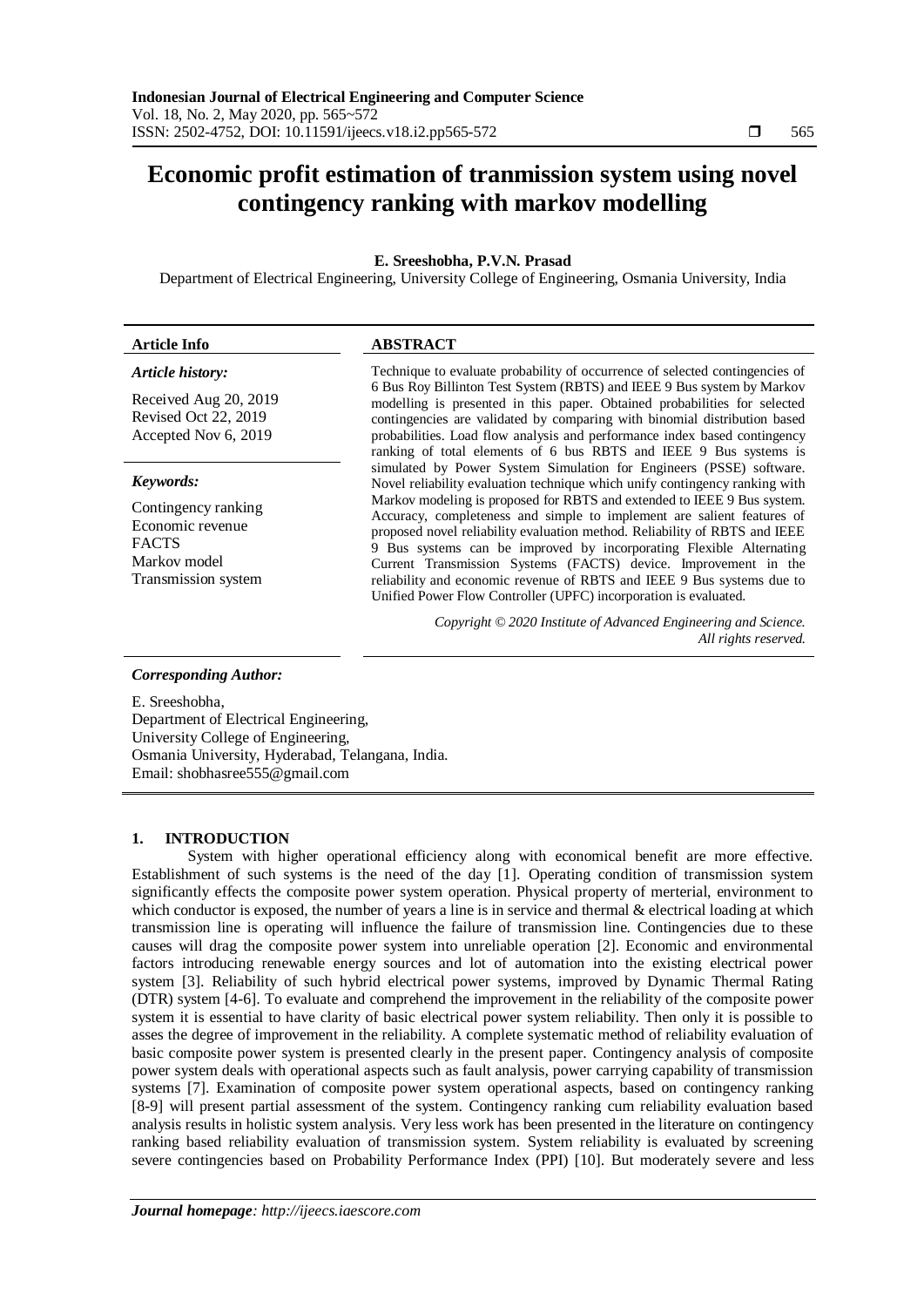severe outages do effect the system operation and contribute to the unreliable operation of the system. Hence negation of moderately and less severe contingencies will result incomplete analysis and inaccurate indices of the system. Novel method, which combine contingency ranking with Markov model for reliability evaluation, including severe, moderately severe and less severe contingencies proposed in this paper. Thus obtained results, load point and system indices [11] are more accurate reliability indices of the system. Contingency constrain related to generation and evaluation of Loss of Load Expected (LOLE) is presented [12], but the proposed approach analysis transmission contingencies along with generation and evaluates complete load point and system indices.

FACTS devices play critical role in improving the system performance by reducing the transmission losses [13-16]. System contingency states which will fail to feed the load are strengthened and made capable of feeding the load due to the incorporation of UPFC. Power transported through transmission system and supplied to the load increases, thus establish more reliable system. Load demand increases day by day and it is unpredictable to assess peak load occurrences certainly. General practice to meet this scenario is installation of huge generation capacity than the expected regular normal load. Losses corresponding to excessive generation capacity when system is operating at light loads will lead to unreliable operation of the system.

Investment corresponding to excessive capacity is another economical drawback, Due to light loads operating conditions, system will encounter over voltages problems [17-18]. UPFC will address over voltage problem by establishing voltage regulation thus resulting in reliable composite power system. Along with power consumed, distribution /consumer/ loads are charged even for the power transportation losses [19]. By reducing the transmission system losses, consumer will be supplied by higher amount of power for the same bill. Supplementary power available for the load will generate the additional income to the transmission system [20]. This approach of reducing the losses by incorporation of UPFC, more economical system can be established for the consumer. Higher reliable system with economical profit is the best system which is of first choice of every consumer.

#### **2. CONTINGENCY RANKING WITH MARKOV MODELLING**

Newton Raphson (N-R) load flow [21] simulated on RBTS and IEEE 9 Bus systems for base case in Power System Simulation for Engineers (PSSE) software [22]. Configuration of RBTS [23-25] is shown in Figure 1 and Table 1. Figure 2 and Table 2 present the configuration of IEEE 9 Bus system. By creating each element outage based on the corresponding magnitudes of active power flows through transmission lines, contingencies are ranked in the descending order. Performance index (PI) will indicate percentage of overloading of the transmission lines. Based on PI value beyond (N-1) and (N-1)-1 contingencies, system control schemes will come into the operation and restore the system to safe operating conditions. Thus N-1 and (N-1)-1 contingencies are selected and corresponding power available to the load are listed out in Table 4 and Table 5.

Peak load of 237 MW for RBTS and 230 MW for IEEE 9 Bus system are considered for load flow. Binomial distribution is one of the standard distributions which has its application in reliability evaluation. Probability of occurrence of operating state of an element is availability A and the probability of occurrence of failure state of an element is unavailability U then the availability of each element is obtained by  $nC_rA^{(n-1)}$  $r$ <sup>r)</sup>U<sup>r</sup> where n is the total number of components r is outage components.



Figure 1. Schematic diagram of RBTS 6 bus system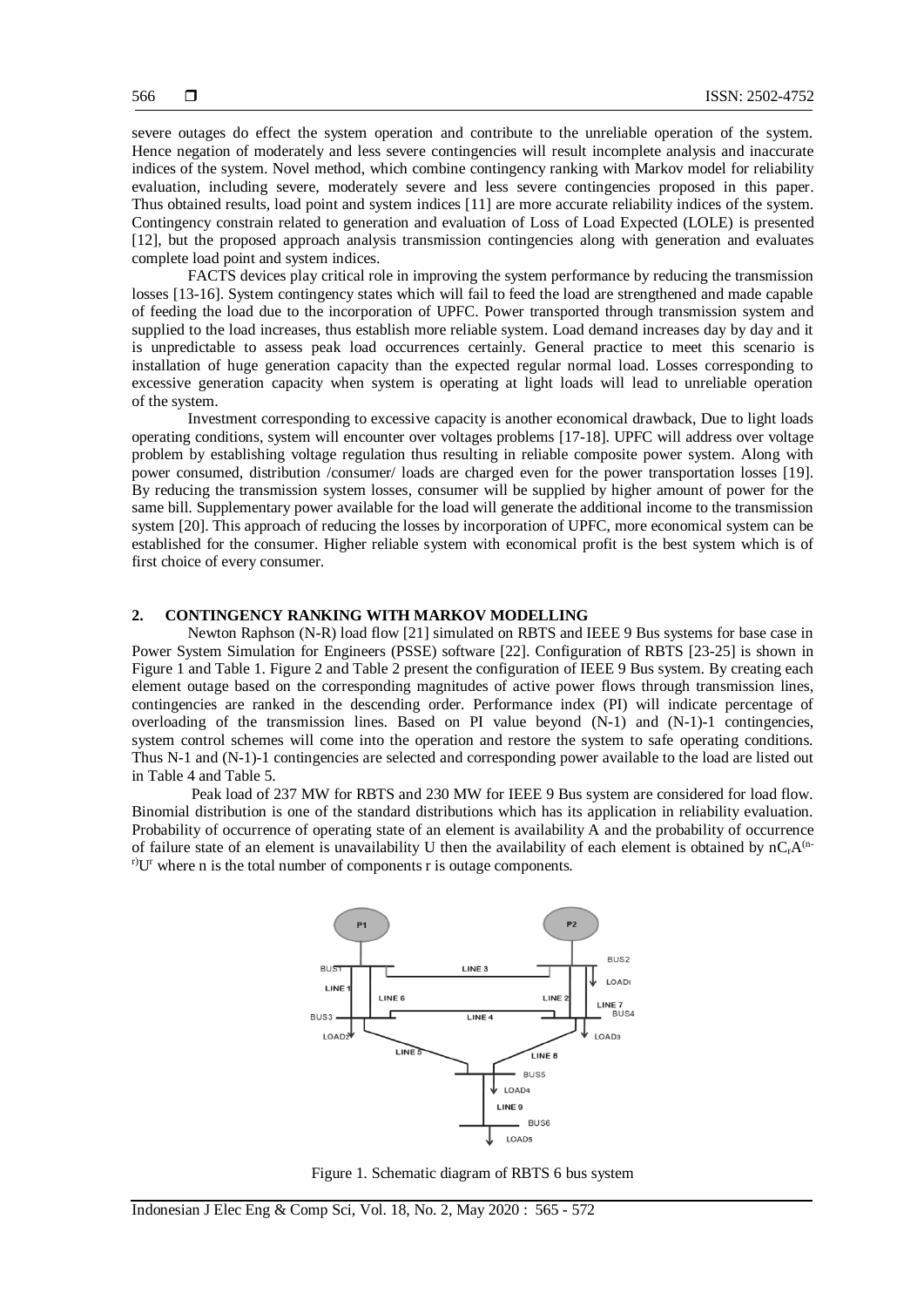| Table 1. RBTS Configuration |          |                       |                             |                                   |  |  |
|-----------------------------|----------|-----------------------|-----------------------------|-----------------------------------|--|--|
| No. of                      | Capacity | <b>Total Capacity</b> | Failure Rate $\lambda_G$    | Repair Rate $\mu$ <sub>G</sub>    |  |  |
| Generators                  | MW)      | (MW)                  | (failures/year)             | (repairs/year)                    |  |  |
|                             | 10       | 10                    |                             | 196                               |  |  |
|                             | 20       | 20                    |                             | 195                               |  |  |
| 2                           | 40       | 80                    | 6                           | 194                               |  |  |
| $\overline{c}$              | 5        | 10                    | 2                           | 198                               |  |  |
|                             | 20       | 80                    | 2.4                         | 157.6                             |  |  |
|                             | 40       | 40                    | 3                           | 147                               |  |  |
| Transmission                | From     | To                    | Failure rate                | Repair rate                       |  |  |
| lines                       | Bus      | Bus                   | $\lambda_L$ (failures/year) | $\mu$ <sub>L</sub> (repairs/Year) |  |  |
|                             |          | 3                     | 1.5                         | 876                               |  |  |
| 2                           |          | 4                     | 5                           | 876                               |  |  |
| 3                           |          | $\mathfrak{D}$        |                             | 876                               |  |  |
| 4                           | 3        | 4                     |                             | 876                               |  |  |
| 5                           | 3        | 5                     |                             | 876                               |  |  |
| 6                           |          | 3                     | 1.5                         | 876                               |  |  |
|                             |          |                       | 5                           | 876                               |  |  |
|                             |          | 5                     |                             | 876                               |  |  |
|                             | 5        | 6                     |                             | 876                               |  |  |

Table 2. IEEE 9 Configuration

| No. of       | Capacity | <b>Total Capacity</b> | Failure rate                       | Repair rate                        |
|--------------|----------|-----------------------|------------------------------------|------------------------------------|
| Generators   | (MW)     | (MW)                  | $\lambda_G$ (failures/year)        | $\mu$ <sub>G</sub> (repairs/year)  |
|              | 250      | 250                   |                                    | 73                                 |
|              | 300      | 300                   | 1.1                                | 73                                 |
|              | 270      | 270                   | 0.5                                | 100                                |
| Transmission | From     | To                    | Failure rate                       | Repair rate                        |
| lines        | Bus      | Bus                   | $\lambda_{\rm L}$ (failures/ year) | $\mu$ <sub>L</sub> (repairs/ year) |
|              |          | 5                     |                                    | 1095                               |
|              |          |                       |                                    | 876                                |
|              |          |                       |                                    | 1095                               |
|              | n        |                       |                                    | 876                                |
|              |          |                       |                                    | 1095                               |
|              |          |                       |                                    | 1095                               |



Figure 2. IEEE 9 bus system

Markov modelling is the best method out of all analytical techniques to evaluate the reliability of the system with stochastic behaviour. Application of Markov Modelling to RBTS and IEEE 9 Bus systems enable more accurate indices evaluation. Developed Markov state space models of IEEE 9 Bus system is presented in Figure 3. Stochastic transmission probability matrix is derived from limiting state equations. By solving limiting state equations the primary reliability index i.e probability of occurrence of selected contingencies is obtained. Based on this primary index remaining load point and system indices are evaluated. Probability of occurrence of contingencies obtained by Markov model are validated by comparing with binomial distribution probabilities and tabulated in Table 3. Negligible error between binomial distribution probabilities and Markov model probabilities indicate the correctness of developed Markov models.

*Economic profit estimation of tranmission system using novel contingency ranking with… (E. Sreeshobha)*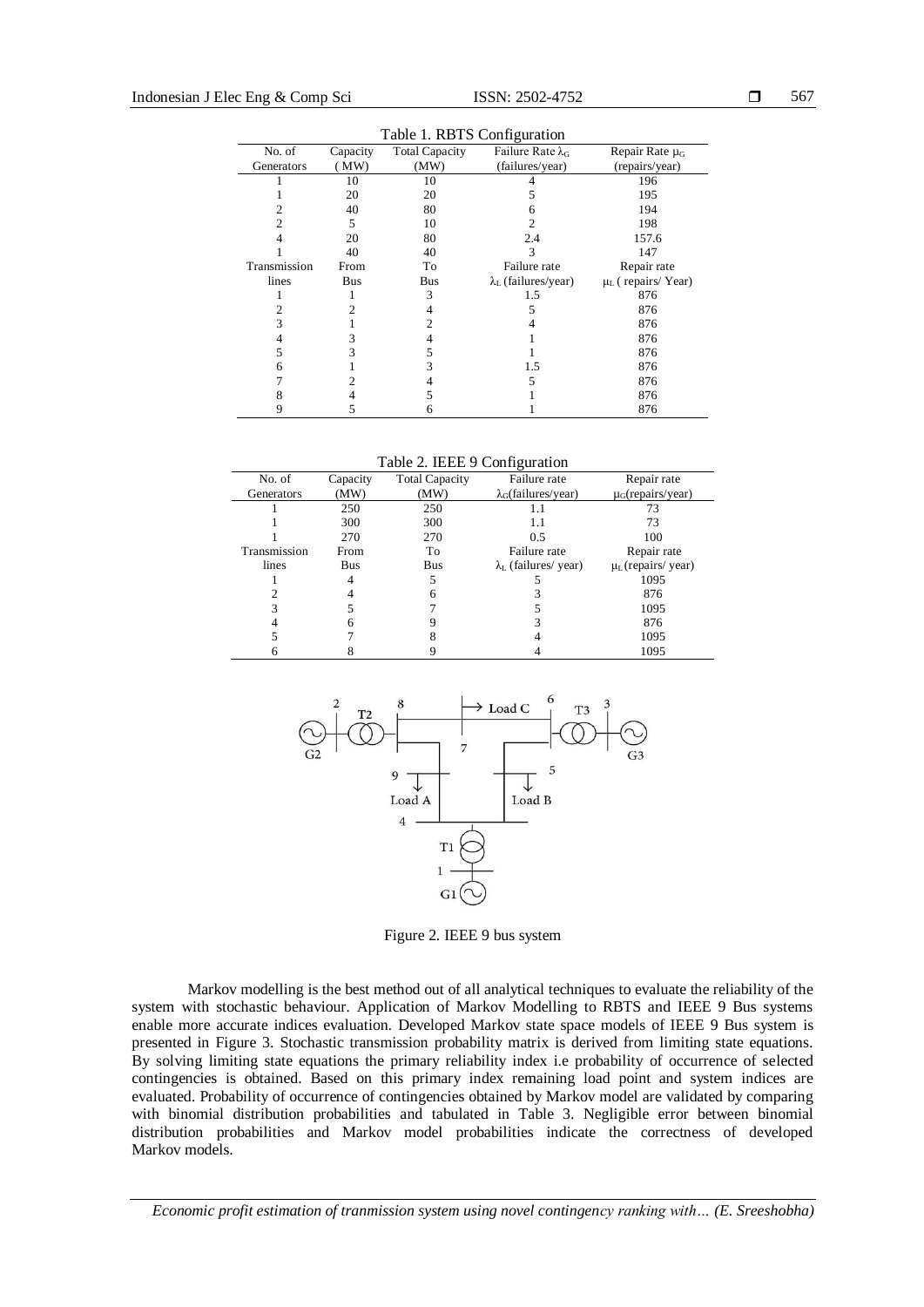

Figure 3. State space diagram of IEEE 9 bus system

|                          | Markov Model Methods                         |                                                 |                                        |  |  |  |  |
|--------------------------|----------------------------------------------|-------------------------------------------------|----------------------------------------|--|--|--|--|
| S.No                     | Contingencies                                | Binomial Distribution Probability of Occurrence | Markov Model Probability of Occurrence |  |  |  |  |
| 1                        | No outages                                   | 0.943516341                                     | 0.944800362                            |  |  |  |  |
| $\overline{c}$           | L <sub>3</sub>                               | 0.004308294                                     | 0.004314157                            |  |  |  |  |
| 3                        | L <sub>5</sub>                               | 0.003446635                                     | 0.004314157                            |  |  |  |  |
| $\overline{\mathcal{L}}$ | L2                                           | 0.00323122                                      | 0.003235618                            |  |  |  |  |
| 5                        | L <sub>4</sub>                               | 0.00323122                                      | 0.003235618                            |  |  |  |  |
| 6                        | L6                                           | 0.003446635                                     | 0.003451326                            |  |  |  |  |
| $\overline{7}$           | L1                                           | 0.004308294                                     | 0.004314157                            |  |  |  |  |
| $\,$ 8 $\,$              | G <sub>2</sub>                               | 0.01421737                                      | 0.014236718                            |  |  |  |  |
| 9                        | G <sub>3</sub>                               | 0.004717582                                     | 0.004724002                            |  |  |  |  |
| 10                       | G1                                           | 0.01421737                                      | 0.014236718                            |  |  |  |  |
| 11                       | G1 L3                                        | 6.49195E-05                                     | 6.14194E-05                            |  |  |  |  |
| 12                       | G1 L5                                        | 5.19356E-05                                     | 4.91355E-05                            |  |  |  |  |
| 13                       | G1 L2                                        | 4.86896E-05                                     | 4.60646E-05                            |  |  |  |  |
| 14                       | G2L3                                         | 6.49195E-05                                     | 6.14194E-05                            |  |  |  |  |
| 15                       | G <sub>2</sub> L <sub>5</sub>                | 5.19356E-05                                     | 4.91355E-05                            |  |  |  |  |
| 16                       | G <sub>2</sub> L <sub>2</sub>                | 4.86896E-05                                     | 4.60646E-05                            |  |  |  |  |
| 17                       | G3 L3                                        | 2.15415E-05                                     | 2.03801E-05                            |  |  |  |  |
| 18                       | G3 L5                                        | 1.72332E-05                                     | 1.63041E-05                            |  |  |  |  |
| 19                       | G3 L2                                        | 1.61561E-05                                     | 1.52851E-05                            |  |  |  |  |
| 20                       | G1 G2 L1                                     | 9.78239E-07                                     | 8.74411E-07                            |  |  |  |  |
| 21                       | G2L1                                         | 6.49195E-05                                     | 6.14194E-05                            |  |  |  |  |
| 22                       | G <sub>2</sub> G <sub>3</sub> L <sub>1</sub> | 3.24597E-07                                     | 2.90146E-07                            |  |  |  |  |
| 23                       | G <sub>2</sub> G <sub>3</sub> L <sub>2</sub> | 2.43448E-07                                     | 2.17609E-07                            |  |  |  |  |
| 24                       | L1L3                                         | 1.96726E-05                                     | 1.86119E-05                            |  |  |  |  |

Table 3. Comparison of Contingency Occurrence Probability by Binomial Distribution and  $Modal$  Moth

# **3. ECONOMIC PROFIT DUE TO UPFC INCORPORATION**

Load flow is simulated for selected contingencies at 237 MW of peak for RBTS. Power available to the load is less than the demand for 8 contingency states and is indicated by  $P_{kj} = 1$  in Table 4, where  $P_{kj}$  is the probability of system failing to feed the load at k<sup>th</sup> bus for j<sup>th</sup> contingency. Due to the incorporation of UPFC power carrying capability of transmission system improves, system fails to meet the demand only in 2 contingency states instead of 8 states. Obtained reliability indices with the incorporation of UPFC indicate improvement in the system reliability.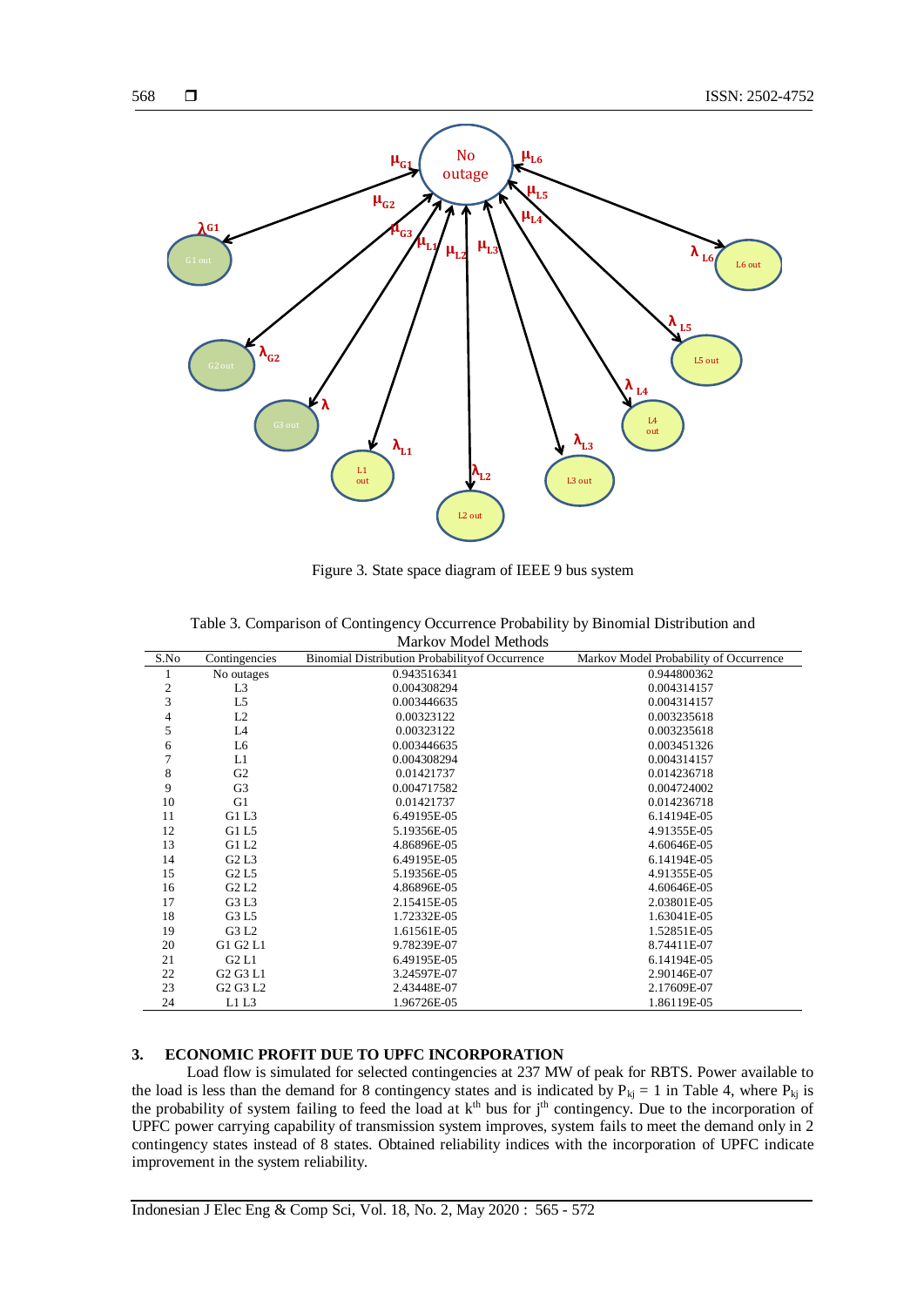Peak load of IEEE 9 Bus system is 230 MW and 17 contingencies were driving the system to failure mode of operation. UPFC incorporation resulted in reducing this to 11 states. Composite power system failure states with and without UPFC incorporation are presented in Table 5.

Incorporation of UPFC improves the power delivered to the load. Additional power delivered to the load will generate economy to the Transmission system. Transmission charges for FY 2018-2019 are 73.1243 Rs / kW / Month [26]. Without investing on erection of extra transmission lines, additional revenue is generated by incorporation of UPFC. Incorporation of UPFC is a smart solution than erection of additional transmission lines which involves environmental board clearances and right of way etc.

| S.No                    | Contingencies                                | Without UPFC (MW)       |              | With UPFC (MW)          |              |  |
|-------------------------|----------------------------------------------|-------------------------|--------------|-------------------------|--------------|--|
|                         |                                              | Power available to Load | $P_{ki}$     | Power available to Load | $P_{ki}$     |  |
| 1                       | base case                                    | 237                     | $\mathbf{0}$ | 237                     | $\mathbf{0}$ |  |
| $\overline{\mathbf{c}}$ | G1G1                                         | 237                     | $\Omega$     | 237                     | $\Omega$     |  |
| 3                       | G2G2                                         | 237                     | $\mathbf{0}$ | 237                     | $\mathbf{0}$ |  |
| 4                       | L1                                           | 237                     | $\Omega$     | 237                     | $\Omega$     |  |
| 5                       | L2                                           | 237                     | $\Omega$     | 237                     | $\mathbf{0}$ |  |
| 6                       | L <sub>3</sub>                               | 237                     | $\Omega$     | 237                     | $\Omega$     |  |
| 7                       | L4                                           | 237                     | $\Omega$     | 237                     | $\Omega$     |  |
| 8                       | L5                                           | 237                     | $\Omega$     | 237                     | $\Omega$     |  |
| 9                       | L6                                           | 47.3                    |              | 237                     | $\mathbf{0}$ |  |
| 10                      | L8                                           | 237                     | $\Omega$     | 237                     | $\Omega$     |  |
| 11                      | L5L6                                         | 146.5                   |              | 237                     | $\Omega$     |  |
| 12                      | L6L7                                         | 47.4                    |              | 203.3                   | 1            |  |
| 13                      | L6L8                                         | 47.4                    |              | 237                     | $\Omega$     |  |
| 14                      | L2L3L6                                       | 233.7                   |              | 237                     | $\mathbf{0}$ |  |
| 15                      | L2L5L6                                       | 128.1                   |              | 237                     | $\mathbf{0}$ |  |
| 16                      | G1G1L2                                       | 237                     | $\Omega$     | 237                     | $\Omega$     |  |
| 17                      | G1G1L3                                       | 237                     | 0            | 237                     | $\Omega$     |  |
| 18                      | G1G1L4                                       | 237                     | 0            | 237                     | $\mathbf{0}$ |  |
| 19                      | G1G1L2L5L6                                   | 237                     | 0            | 237                     | $\mathbf{0}$ |  |
| 20                      | G <sub>2</sub> G <sub>2</sub> L <sub>2</sub> | 237                     | $\Omega$     | 237                     | $\mathbf{0}$ |  |
| 21                      | G2G2L3                                       | 237                     | $\Omega$     | 237                     | $\Omega$     |  |
| 22                      | G <sub>2</sub> G <sub>2</sub> L <sub>4</sub> | 237                     | $\Omega$     | 237                     | $\Omega$     |  |
| 23                      | G1G1G2G2                                     | 237                     | 0            | 237                     | $\mathbf{0}$ |  |
| 24                      | G1G1G2G2L2                                   | 100                     |              | 237                     | $\mathbf{0}$ |  |
| 25                      | G1G1G2G2L3                                   | 237                     | $\Omega$     | 237                     | $\Omega$     |  |
| 26                      | G1G1G2G2L4                                   | 237                     | $\Omega$     | 237                     | $\Omega$     |  |
| 27                      | G1G1G2G2L5                                   | 130                     |              | 191                     |              |  |
|                         |                                              |                         | 8 states     |                         | 2 States     |  |

Table 4. RBTS-Power Available to the Load for Contingencies with and without UPFC

Table 5. IEEE 9 Bus - Power Available to the Load for Contingencies with and without UPFC

| S.No | Contingencies                                | Without UPFC (MW)       |           | With UPFC (MW)          |                |  |
|------|----------------------------------------------|-------------------------|-----------|-------------------------|----------------|--|
|      |                                              | Power available to Load | $P_{ki}$  | Power available to Load | $P_{ki}$       |  |
|      | No.of outages                                | 230                     | $\Omega$  | 230                     | $\overline{0}$ |  |
| 2    | L <sub>3</sub>                               | 229.1                   |           | 230                     | $\Omega$       |  |
| 3    | L5                                           | 230                     | 0         | 230                     | 0              |  |
| 4    | L <sub>2</sub>                               | 227                     |           | 230                     | $\Omega$       |  |
| 5    | L4                                           | 230                     | 0         | 230                     | $\Omega$       |  |
| 6    | L6                                           | 230                     | 0         | 230                     | 0              |  |
| 7    | L1                                           | 0.1                     |           | 230                     | 0              |  |
| 8    | G <sub>2</sub>                               | 110.4                   |           | 110.4                   |                |  |
| 9    | G <sub>3</sub>                               | 229.9                   |           | 229.9                   |                |  |
| 10   | G1                                           | 230                     | 0         | 230                     | $\Omega$       |  |
| 11   | G1 L3                                        | 229.1                   |           | 230                     | 0              |  |
| 12   | G1 L5                                        | 230                     | 0         | 230                     | 0              |  |
| 13   | G1 L2                                        | 227                     |           | 227                     |                |  |
| 14   | G <sub>2</sub> L <sub>3</sub>                | 134.8                   |           | 134.8                   |                |  |
| 15   | G <sub>2</sub> L <sub>5</sub>                | 147.3                   |           | 147.3                   |                |  |
| 16   | G2 L2                                        | 2.3                     |           | 40.5                    |                |  |
| 17   | G3 L3                                        | 149.5                   |           | 202.2                   |                |  |
| 18   | G3 L5                                        | 230                     |           | 230                     | 0              |  |
| 19   | G3 L2                                        | 223.6                   |           | 230                     | 0              |  |
| 20   | G1 G2 L1                                     | 0.1                     |           | 0.1                     |                |  |
| 21   | G2 L1                                        | 0.1                     |           | 230                     | 0              |  |
| 22   | G <sub>2</sub> G <sub>3</sub> L <sub>1</sub> | 0.3                     |           | 102                     |                |  |
| 23   | G <sub>2</sub> G <sub>3</sub> L <sub>2</sub> | 209.9                   |           | 52.5                    |                |  |
| 24   | L1L3                                         | $\boldsymbol{0}$        |           | $\boldsymbol{0}$        |                |  |
|      |                                              |                         | 17 states |                         | 11 states      |  |

*Economic profit estimation of tranmission system using novel contingency ranking with… (E. Sreeshobha)*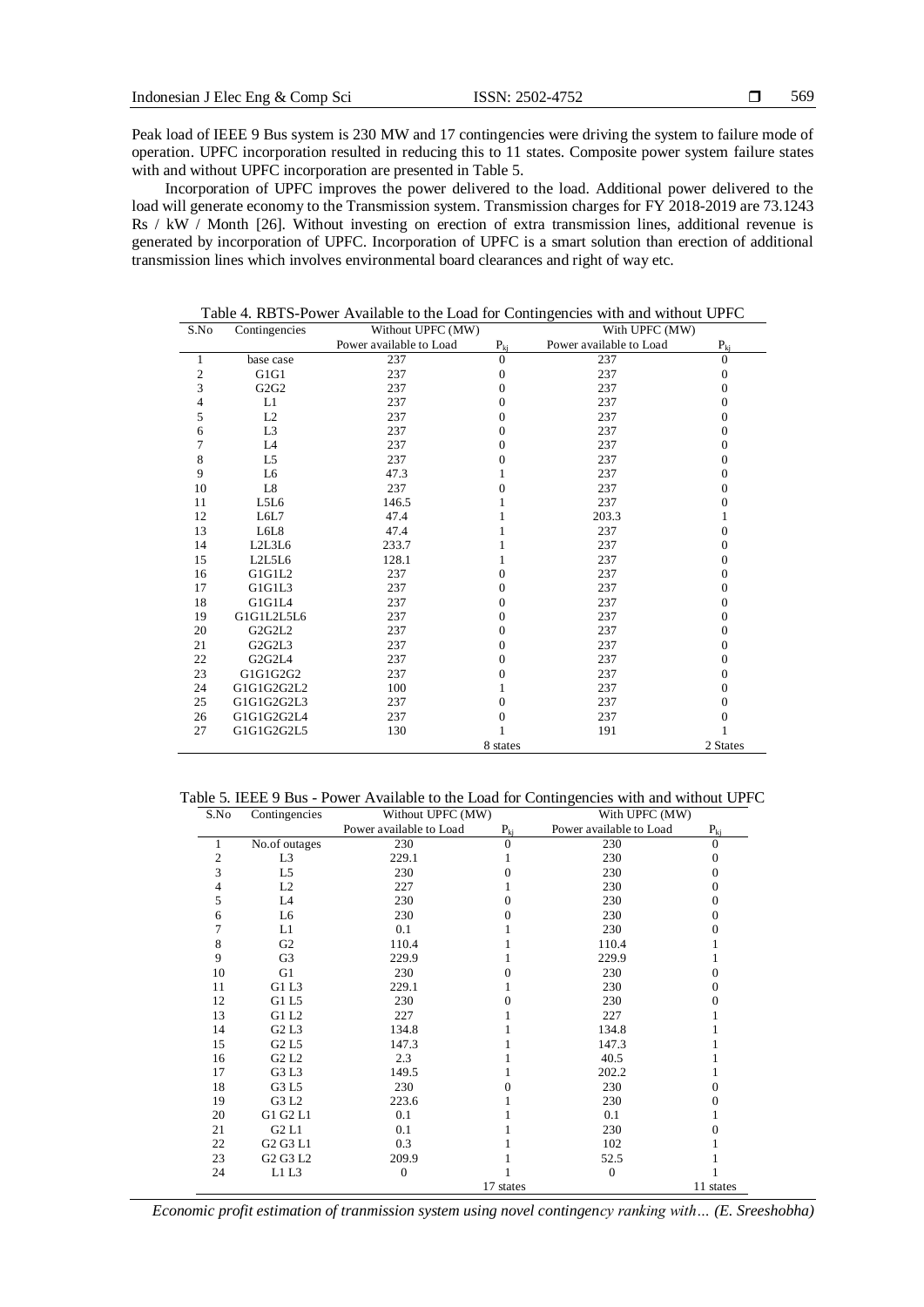# **4. RESULTS**

Load point and system indices of RBTS are evaluated and tabulated in Table 6. Expected load curtailment (ELC) is reduced to 0.071 MW due to UPFC incorporation from 192 MW, which indicates 99% improvement in the supply to the load. Number of Load Curtailments (NLC) inorder to balance the generation and demand are also reduced to 0.002 / Year. Reduction in the Excepted Duration of Load Curtailment (EDLC) indicate the improved unintarupperted power supply to the load. 0.01 h EDLC of RBTS and 168 h of EDLC of IEEE 9 Bus system indicated reliability improvement of the respective systems. 99% improvement is achieved in Bulk Power Interruption Index (BPII). Nearly 1795 MWh energy not supplied to the load due to the contingencies. For the same contingencies due to UPFC incorporation almost same energy made available to the load, contribute for more reliable system and additional revenue generation for the transmission system.

Improved reliability indices of IEEE 9 Bus system are tabulated in Table 7. Reduction in ELC from 1339 MW to 199 MW indicate 85% improvement in the system performance. Supply interruption reduced to 2 h from 1127 h indicates highly reliable system. Improvement in Expected Energy Not Supplied (EENS) is 37%. For RBTS 7.573 MWh/MW-yr to 0.00144 MWh/MW-yr and for IEEE 9 Bus system 38 MWh/MW-yr to 24 MWh/MW-yr severity index (SI) reduction inducate reduction in bulk power energy curtailment.

Rs. 8,34,05,858 /kW/Month or \$ 1176221.37 revenue is generated for IEEE 9 bus system and Rs. 1,40,11,592 /kW/Month or \$ 197596.84 revenue is obtained for RBTS system with UPFC incorporation, ( 1 Rupee = USD 70.86). Inverstment to procure IGBT based converters, control circuitry, switchgear and installation of complete valve house costs around Rs. 150Cr. Payback period for RBTS and IEEE 9 Bus system are tabulated in Table 8. Payback period = (investment / Revenue generated). For RBTS system and IEEE 9 Bus system payback period is Nine years and one and half years respectively.

| Table 6. Load Point and System Indices of RBTS |  |  |
|------------------------------------------------|--|--|
|------------------------------------------------|--|--|

Table 7. Load Point and System Indices of IEEE 9

| <b>RBTS</b>           | Without UPFC | With UPFC  | bus System                                     |  |  |  |
|-----------------------|--------------|------------|------------------------------------------------|--|--|--|
| Load Point Indices    |              |            | Without UPFC<br>With UPFC<br>IEEE 9 Bus system |  |  |  |
| ELC(MW)               | 191.6847633  | 0.07141128 | Load Point Indices                             |  |  |  |
| NLC.                  | 1.011650243  | 0.00211876 | 1339.428248<br>198.8244<br>ELC(MW)             |  |  |  |
| EENS(MWh)             | 1794.956267  | 0.34277062 | 1126.878426<br>2.2884431<br>NLC.               |  |  |  |
| EDLC(h)               | 9.46765074   | 0.01016984 | EENS(MWh)<br>24086.51943<br>15129.274          |  |  |  |
| <b>System Indices</b> |              |            | 273.3631002<br>168.22509<br>EDLC(h)            |  |  |  |
| BPII(MW/MW-yr)        | 0.80879647   | 0.00030131 | System Indices                                 |  |  |  |
| $SI(MWh/MW-yr)$       | 7.573655136  | 0.00144629 | BPII(MW/MW-yr)<br>2.126076584<br>0.3155943     |  |  |  |
|                       |              |            | $SI(MWh/MW-vr)$<br>38.23257053<br>24.01472     |  |  |  |

# Table 8. Payback Period of RBTS and IEEE 9 Bus Systems

| System            | Power not       | Power not       | Improvement     | Transmission  | Revenue to    | Pay back       |
|-------------------|-----------------|-----------------|-----------------|---------------|---------------|----------------|
|                   | supplied to the | supplied to the | in power        | tariff        | Tranmission   | period (years) |
|                   | load due to     | load due to     | delivered       | (Rs/kW/Month) | system        |                |
|                   | contingencies   | contingencies   | to the load due |               | (Rs/kW/Month) |                |
|                   | without         | with UPFC       | to UPFC         |               |               |                |
|                   | UPFC(ELC        | (ELC            | Incorporation   |               |               |                |
|                   | MW/Year)        | MW/Year)        | (MW/Year)       |               |               |                |
| <b>RBTS</b>       | 191.6847633     | 0.071411276     | 191.613352      | 73.1243       | 14011592.24   | 9              |
| <b>IEEE 9 Bus</b> | 1339.428248     | 198.8244021     | 1140.603846     | 73.1243       | 83405857.81   | $1\frac{1}{2}$ |
| system            |                 |                 |                 |               |               |                |

## **5. CONCLUSIONS**

Novel contingency ranking with Markov model reliability evaluation is proposed. Markov model of IEEE 9 bus system is validated by binomial distribution method. Contingency ranking and selection criteria for RBTS and IEEE 9 Bus systems is clearly presented. Reliability improvement due to UPFC incorporation is assessed with PSSE simulation. Additional economic revenue to transmission system and payback period of UPFC is evaluated. Scheme to improve reliability is proposed in detailed manner and also economical profit associated with the proposed scheme is evaluated.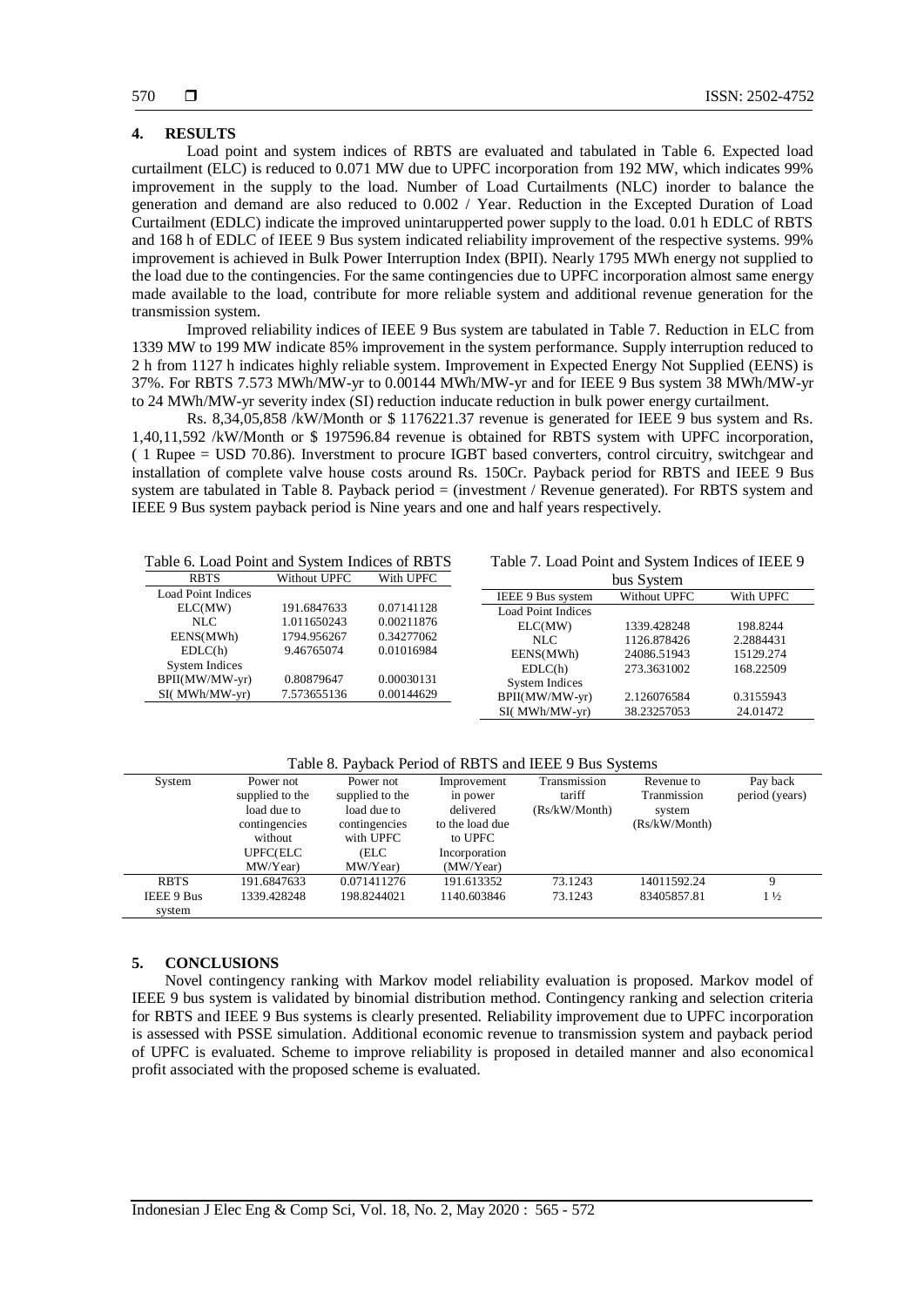#### **REFERENCES**

- [1] Hamza Abunima, Jiashen Teh, Ching-Ming Lai and Hussein Jumma Jabir "A systematic review of Reliability Studies on Composite Power System: A Coherent Taxonomy, Motivations, Open challenges, Recommendations and New research Directions" *Energies, MDPI Open Access Journal*, vol. 11(9), pp. 1-37, September 2018.
- [2] Jiashen Teh, Lai and Yu-Huei Cheng "Impact of the Real-Time Thermal Loading on the Bulk Electric System Reliability" *IEEE Transactions on Reliability*, Vol. 66, No 4, December 2017.
- [3] Jiashen The and Ian Cotton "Reliability Impact of Dynamic Thermal Rating System in Wind Power Integrated Network" *IEEE Transactions on Reliability*, Vol.65, No 2, June 2016.
- [4] Jiashen The "Uncertainty Analysis of Transmission Line End-of-life failure Model for Bulk Electric System Reliability Studies" *IEEE Transactions on Reliability*, Vol.67, No 3, September 2018.
- [5] Jiashen Teh, Chia Ai Ooi, Yu-Huei Cheng, Muhammad Ammirrul Atiqi Mohd Zainuri and Ching-Ming Lai, "Composite Reliability Evaluation of Load Demand Side Management and Dynamic Thermal Rating Systems" www.mdpi.com/journal/energies
- [6] Jiashen Teh, Ching-Ming Lai, Nor Asiah Muhamad, Chia Ai Ool, Yu-Huei Cheng, Muhammad Ammirrul Atiqi Mohd Zainuri and Mohamad Khairi Ishak "Prospects of Using the Dynamic Thermal Rating System for Reliable Electrical Networks: A Review" *IEEE Access*, Vol. 6, 2018.
- [7] M.C. Ramachandran1, K. Elango2 "Improvement of power quality of power system using contingency analysis" *International Journal of Engineering & Technology*, 7 (2.21) (2018) 237-241.
- [8] Toshi Mandloi1, Anil K Jain2 "A study of power system security and contingency analysis" *International Journal of Scientific Research Engineering & Technology (IJSRET)*, ISSN 2278-0882 Volume 3, Issue 4, July 2014.
- [9] Ali Absulwahhab and Abdulrazzaq "Contingency ranking of power systems using a performance index" Internation Research Journal of Engineering and Technology (IRJET), e-ISSN 2395-0056, Volume: 02 Issue02, may 2015.
- [10] Venkata Satheesh Babu K, Madhusudan V and Ganesh V. "Probabilistic Perfomance Index based Contingency Screening for Composite Power system Reliability Evaluation" *International Journal of Electrical and Computer Engineering (IJECE)*, pp. 2661-2670, ISSN: 2088-8708, Vol. 8, No. 5, October 2018.
- [11] E.Sreeshobha and P.V.N.Prasad "*Implementation of Load flow based Reliability Indices evaluation Method and Comparison with Constant Capacity based Reliability Indices Evaluation for Three bus Transmission System*" International conference on Electrical Electronics Computers Communication, Mechanical and Computing EECCMC-2018.
- [12] Raheema Syed, P.Srinivas Varma, R.B.R.Rrakash, Ch.Rami Reddy "Unit commitment based reliability analysis with contingency constraint" *Indonesian Journal of Electrical Engineering and Computer Science (IJEECS),* vol 16, No.1, October 2019, pp. 74-81, ISSN:2502-4752.
- [13] Narain G.Hingorani, Lazlo Gyugi, "Understanding FACTS", *IEEE Press*, New York 1999.
- [14] Alok Kumar Mohanty, Amar Kumar Barik "Power System Stability Improvement Using FACTS Devices" *International Journal of Modern Engineering Research (IJMER),* Vol.1, Issue.2, pp. 666-672 ISSN: 2249-6645.
- [15] Rakeshkumar B.Shah "Comparative Study of FACTS Devices and Different Types of FACTS Controller" *PARIPEX- Indian Journal of Research*, Vol. 8(1), January 2019 ISSN2250-1991.
- [16] I.A.Ethmane, A.K.Mahmoud, M.Maaroufi and A.Yahfdhou "Transient stability enhancement of statcom integration in power grid" *Indonesian Journal of Electrical Engineering and Computer Science (IJEECS),* vol 16, No.2, November 2019, pp. 553-561, ISSN:2502-4752.
- [17] Timothy J.E.Miller "Reactive Power Control in Electric Systems" *Wiley* 2014ISBN:978-81-265-2520-1.
- [18] Raja Masood Larik, Mohd.Wazir Mustafa, Manoj Kumar Panjwani "A statistical jacobian application for power system optimization of voltage stability" *Indonesian Journal of Electrical Engineering and Computer Science (IJEECS),* vol 13, No.1, January 2019, pp. 331-338, ISSN:2502-4752.
- [19] Yong Hua Song and Allan T Johns "Flexible AC Transmission Systems(FACTS)" *Shankar's Book Agency Pvt.Ltd*. 2009, ISBN:978-81-908588-0-9.
- [20] Vaibha Kolhe, Kunal Kolhe, Shrutika Choudhari and Susmita Khedekar .. 1..2 "*A case Study: Energy Conservation through Energy Audit at Kandalgaon substation*" International Conference on Energy, Communication, Data Analytics and Soft Computing ICECDS-2017.
- [21] PSS/E "Power system simulation for engineers software".
- [22] Deepinder Kaur Mander and GS Virdi "Result Analysis on Load Flow by Using Newton Raphson Method" *International Journal of Advanced Research in Electrical, Electronics and Instrumentation Engineering (An ISO),* 3297: 2007 Certified Organization Vol. 6, Issue 7, July 2017.
- [23] Roy Billinton and Ronald N.Allan "Reliability evaluation of power systems" *Springer International Edition* 1996.
- [24] Transmission Planning Criteria Manual- central Electricity Authority 2013.
- [25] Roy Billinton "Reliability Evaluation of Engineering system", Second edition, *Springer International Edition* 2007.
- [26] "Telangana State Electricity Regulatory Commission 2019", India.